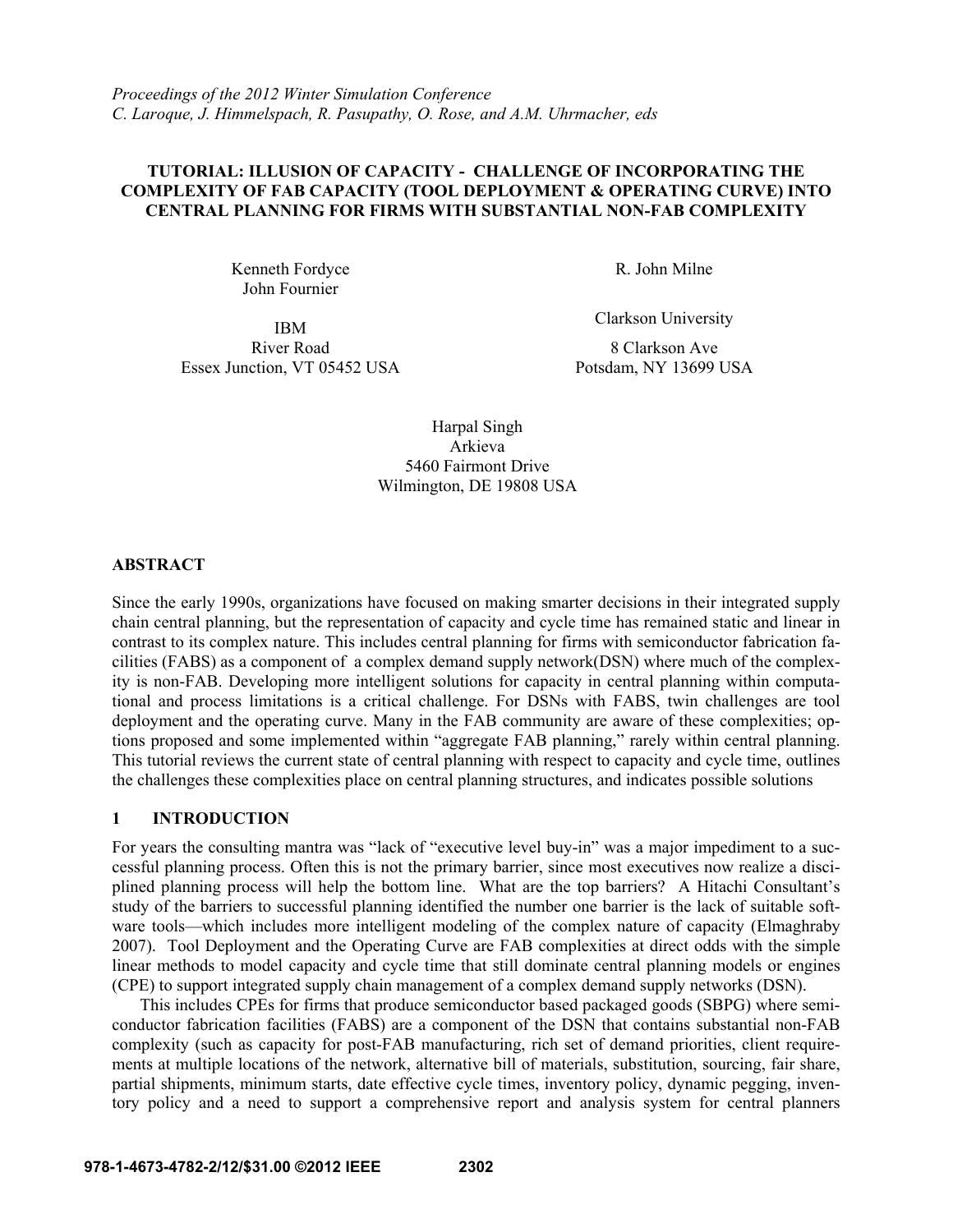(Fordyce et al. 2011). The "non-FAB" complexity generates a substantial computational and process burden.

Many in the FAB community are aware of these complexities - various options have been proposed; new ones are emerging; and some have been implemented. Any reasonable review of this work makes clear there is awareness, but not consensus. This work falls within "aggregate FAB planning," not central planning for the integrated supply chain for SBPG firms. In many cases (even for firms with "advanced" central planning and FAB planning models) the representation of FAB capacity remains "stuck in time" often stating FAB capacity in terms of wafer starts (Appendix 1). Central planners often rely on simple trade-off rules and a once a month "sizing" from the aggregate FAB model(s).

 Ignoring these complexities is not sustainable as the burden on responsiveness resulting in underutilization or late delivery of products becomes increasingly unacceptable. Reducing the illusion of FAB capacity in CPEs is a component of the ongoing challenge to improve responsiveness with a tighter coupling between central planning and factory planning (Fordyce et al. 2012).

The tactical goal of this paper is to (a) briefly review the current state of central planning with respect to capacity and cycle time, (b) outline the structures and challenges the twin complexities place on capacity available in traditional CPE structures, and (c) indicate possible solution approaches. It is outside the scope of this paper to discuss possible solutions in detail. Clearly, solutions will need to meet this criteria: (a) initially only require "tolerable and manageable" change to current business practices and "organizational structures" while at the same time providing an opportunity for additional (meaningful) business value from the suggested new technical approach, (b) naturally extend current analysis methods for planners for better direct insight into FAB capacity, (c) support a tighter coupling between central planning and aggregate FAB planning, (d) facilitate the introduction of new models and methods into current practice that ultimately improve effectiveness and responsiveness which require "upsetting the social order," and (e) recognize the plan is the starting point to manage the demand supply network, not the end point.

Section 2 reviews central planning, aggregate FAB planning, deployment, the OPCurve, and wafer start limits with a focus on capacity available (CAPAVAIL) and introduces what influences its value:

- Central Planning traditional fixed value of CAPAVAIL magically appears as an input parameter
- Aggregate FAB planning what output can we expect and what tool sets have insufficient capacity
- Deployment lack of tool uniformity forces a decision to overestimate or underestimate CAPAVAIL
- OPCurve a portion of CAPAVAIL must be allocated to be idle to meet the cycle time commitment and this varies based on the cycle time and the nature of the OPCurve in a non-linear fashion

 The remainder of the paper explores the complexity in more detail moving from the "part" level (central planning) to the operation level (FAB) to identify the lost opportunity generated by current methods, the challenge to improve this representations, and identifies options to better handle these complexities.

 The approach starts with a simple FAB focused one period central planning example at the part level (section 3) and incrementally extend it to explore the impact of the OPCurve (section 4) and deployment at the operation level (section 5) on CAPAVAIL. Section 6 extends the model in section 3 to include the OPCurve and deployment generating a one period model which identifies all of the decision points and illustrates the complexity. The more detailed paper is posted at www.arkieva.com. whitepapers

### **2 BACKGROUND AND BASIC**

#### **2.1 Central Planning & Aggregate FAB Planning**

Central planning (Fordyce et al. 2011) is defined as matching assets with demand across each manufacturing site in the firm and across time to determine a feasible supply that best meets a set of prioritized customer requests and opportunities to chase. The starting point of central planning is the client requirements (demand). The creation of this plan requires a central planning engine (CPE) with these features: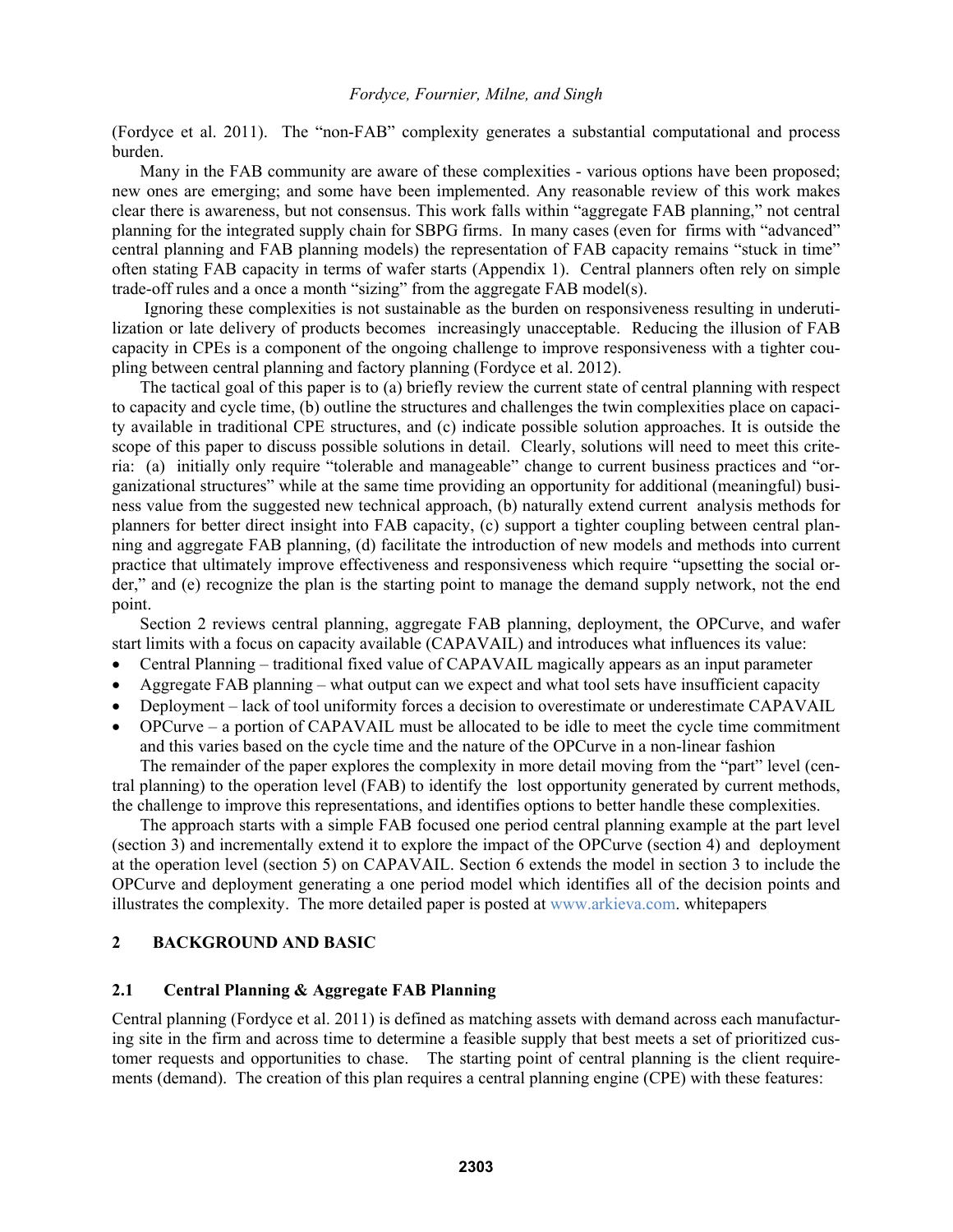- 1. Method(s) to represent the (potential) material flows in production according to business policies, constraints, demand priorities, locations of assets, etc., and relate all this to customer requirements (demand). Typically the lead time or cycle time is a component of the flow description.
- 2. Methods to represent capacity available (CAPAVAIL) at key resources and the capacity consumption or requirement rate (CAPREQ) to produce parts.
- 3. Search mechanism(s) to generate "best can do" (BCD) match between demand and supply.

 In most CPEs, the core solver does not make decisions about WIP within a manufacturing unit, but focuses on start decisions. A separate method estimates when each lot in WIP will exit the current manufacturing stage (Fordyce et al. 2012).

 Despite a series of advancements in other areas, the core representation of capacity and cycle time in CPEs has not changed since the 1980s. The current practice is summarized as:

- Capacity is modeled with simple linear equations where the two primary fixed inputs are
	- Statement of capacity or resource required (CAPREQ) per unit of production for a part
	- Statement of capacity or resource entity available (CAPAVAIL)
- Capacity is consumed at the start of the manufacturing activity
- The cycle time or lead time is fixed and disconnected from capacity from the CPE's point of view.

 For example, as illustrated in Table 1, part 111 has a cycle time of ten days and consumes two units of resource or tool group AA and three units of resource BB for each unit produced. Part 222 has a cycle time of twelve days and consumes four units of resource AA and two units of resource BB for each unit produced. The capacity available per unit time for resource AA is 90 units and BB is 120 units.

|                 |                 | <b>Resource</b> |     |                   |
|-----------------|-----------------|-----------------|-----|-------------------|
|                 |                 | АΑ              | ВB  | <b>Cycle Time</b> |
|                 | <b>Part 111</b> |                 |     |                   |
| Part            | Part 222        |                 |     | 12.               |
| <b>CAPAVAIL</b> |                 |                 | 120 |                   |

Table 1: Traditional capacity required (CAPREQ) and capacity available (CAPAVAIL) in CPE

If the decision variables are  $X_1$  is the number of units of Part 111 produced and  $X_2$  is the number of units of Part 222 produced. The traditional capacity constraint equations would be  $2X_1 + 4X_2 \le 90$  for resource AA and  $3X_1 + 2X_2 \le 120$  for resource BB.

Aggregate FAB capacity or tool planning is also focused on matching assets with demand but with a different orientation. Central planning considers all manufacturing plants in the enterprise; FAB planning focuses on a single FAB at a time. Its starting point is often a wafer starts profile (sometimes current WIP), it works with operations, and it results in an estimated output, identification of tool groups with insufficient capacity to meet demand (load), or some combination of these two. There a variety of "simple" methods that work with a fixed daily start rate and a steady state consumption of tools that handle the twin complexities with differing levels of precision or project WIP output using routes, cycle times, and a limited number of high level capacity constraints. A more sophisticated method found in some FABS uses optimization to allocate capacity at key toolsets within a daily output planning model. A variety of exciting methods have been proposed and some implemented using techniques such as: queuing equations and networks, discrete event simulation, optimization (column generation), and clearing functions. formation on these methods can be found in Kacar et al. 2012, Bermon et al. 1999, Zisgen et al. 2010, Tibbits 1993, Bagch et al. 2008, Schelasin 2011, and Dobson and Karmarkar 2011. It is outside this paper to review FAB planning in detail; it is an exciting and pivotal area.

### **2.2 Tool Deployment**

Many FABs are "so over-run" with tool deployment complexity, that the natural human tendency is to ignore it or handle it with simple rules. Deployment refers to partially shared manufacturing operations be-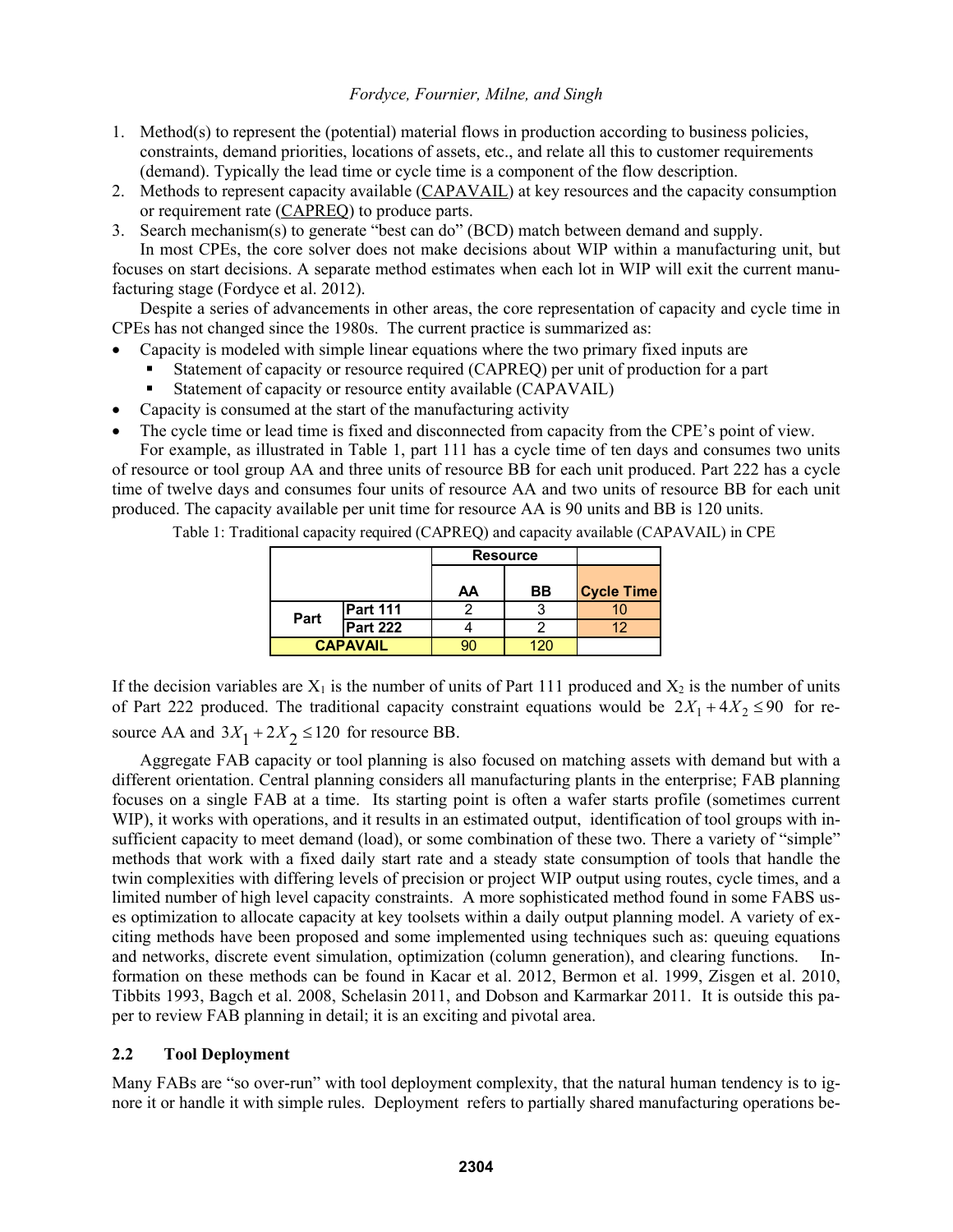tween tools in a tool group or resource. Extending the example from section 2.1 (Figure 1) resource AA might be a work center consisting of three pieces of equipment or tools: AA01, AA02, and AA03 and each has a capacity of 30(=90/3). Although resource AA services parts 111 and 222, only a subset of the tools process each part. For example, part 111 is serviced by tools AA01 and AA02 (and not serviced by AA03). Part 222 is serviced by tools AA02 and AA03 (and not serviced by AA01). The right hand side of figure 1 has a Boolean tabular method to express deployment. There is one row for each part and one column for each tool. A cell value of 1 indicates the tool can service the part. A value of 0 (zero) indicates the tool can not service the part.



Figure 1: Example of deployment of part operations to resources

This additional level of detail creates challenges in defining the capacity constraint equations and defining capacity available (CAPAVAIL). If we continue the illusion that all three tools for resource AA support part 111, then we risk over committing the business. For example, there are 60 units of capacity available for part 111 (AA01 and AA02). Since CAPREQ (table 1) is 2, the maximum number of units of part 111 the FAB can start per day is  $30(=60/2)$ . However, if we continue to use the equation for resource AA in the original model, then the maximum number of units of part  $111$  is  $45(=90/2)$ . This can over commit the business by 15 units! How do we avoid this? We might "split" AA02's 30 units between part 111 and part 222 and fix the CAPAVAIL for each part to 45(=30+15) and replace the equation for resource AA with the two equations  $2X_1 \le 45$  (limiting 111) and  $4X_2 \le 45$  (limiting 222). The maximum output of Part 111 would be 22.5(=45/2) creating a risk of underutilization.

### **2.3 Operating Curve**

When variability exists either in arrival times or service times a trade-off exists between server (tool) utilization and the lead or cycle time to complete a service  $\rightarrow$  the higher the utilization the longer the cycle time. Alternatively, the price for shorter cycle times is lower tool utilization. In FAB terms, this is called idle time without WIP (tools being idle due to the absence of WIP to work on). Since planned utilization times nominal capacity translates into effective capacity available, the trade-off can be reframed as effective capacity available (CAPAVAIL) versus cycle time. To achieve a lower cycle time for a certain level of variability requires planning on idle time without WIP. Since effective capacity directly influences the wafer starts that can be supported, the trade-off can be reframed for central planning as "increased output stated as wafer starts per day" versus "lead time."

 The curve that describes this trade-off is called the **operating curve** which dynamically relates cycle time with effective capacity available. Typically the curve has a long flat period and then spikes sharply upward forming the steep part of the curve. Where the curve spikes "up" is determined by the level of variability in the system.

Since "effective" capacity can be translated into maximum wafer starts, this curve connects two critical business decisions that are not linked in planning: cycle time and wafer starts. Connecting them adds complexity in two phases: (a) modifying capacity available based on cycle time decisions using cy-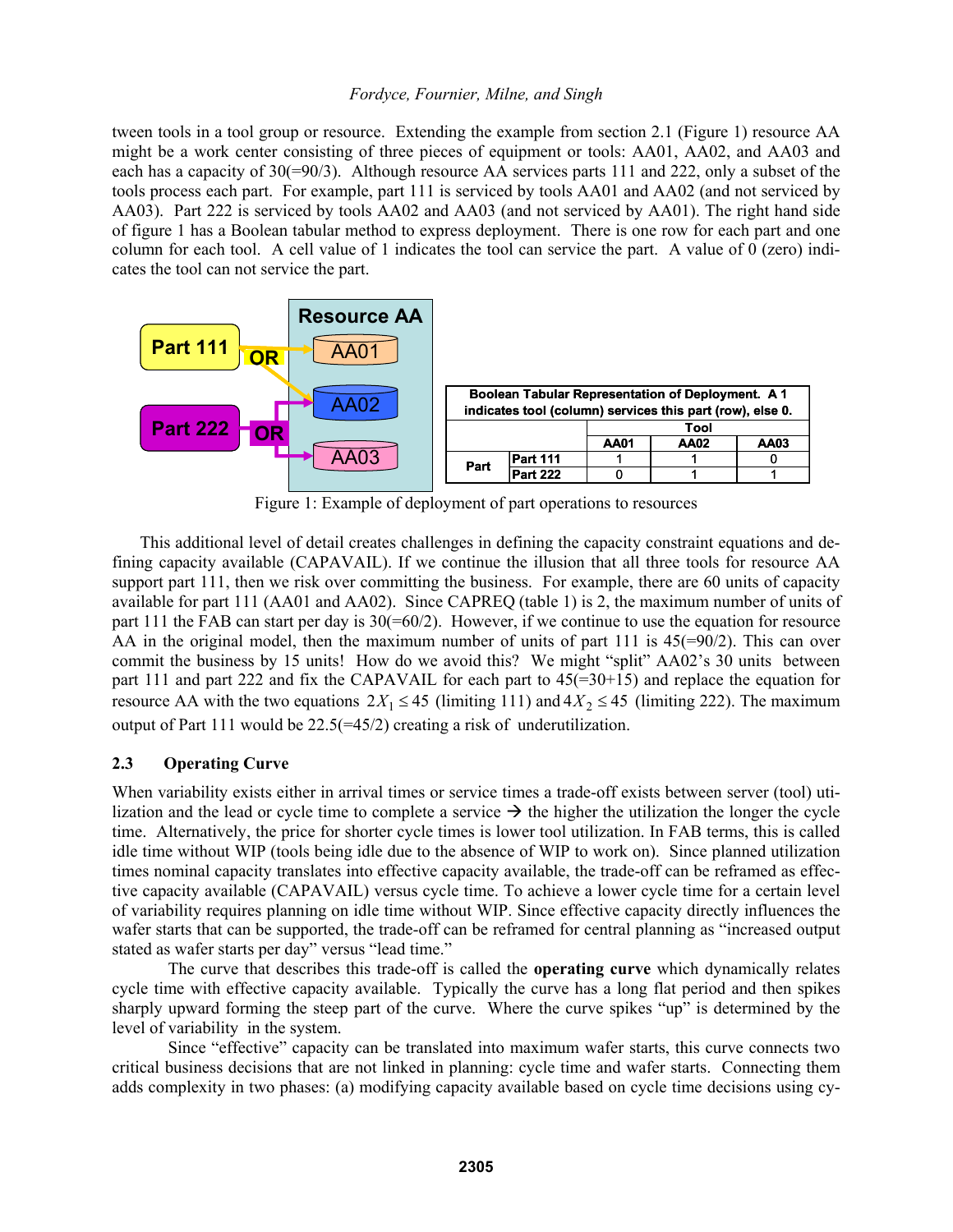cle time tax and (b) reformulation/restructuring of core models to dynamically link the cycle time decision with the capacity available which influence the wafer starts decision

While some FAB folks are familiar with this trade-off, for a central planner fresh out of an elite supply chain undergraduate program who sees the FAB as a black box that never seems to deliver on time, this is counter intuitive – wait longer and get more output – and the relationship is not linear. When the FAB is lightly utilized, one can ask for more output without any impact on cycle time. When the FAB is full, extra output costs a lot of cycle time, never mind variability. The reader can see the *comfort provided by the illusion of a fixed cycle time and traditional capacity constraints.* 

# **3 SIMPLE CENTRAL PLANNING MODEL USING AGGREGATED RESOURCES**

We start our adventure into the wilds of the twin complexities and their tributary streams with a simple single FAB focused one period part level central planning model with three product or part families, four key resources, and two "feature" resources specific to a subset of the part families. The FAB has three part families: Antelope, Gazelle, and Lion. A part family is a set of specific unique parts that have similar manufacturing characteristics in terms of manufacturing sequence and resources consumed. Some level of aggregation is typical in FAB planning. The FAB has four major resources or tool groups that are shared by all part families and two "feature" resources that are only used by a subset of the part families in smaller quantities. The major resources are Mid Ultraviolet Light photolithography (MUV), Deep Ultraviolet Light photolithography (DUV), Ion Implant (ION), and metal etch (ETCH). The feature resources are ANT/GAZ and GAZ. Table 2 provides the CAPREQ and CAPAVAIL information.

|                            |                 | <b>Resource Entity</b> |                             |            |             |                |            |  |  |  |
|----------------------------|-----------------|------------------------|-----------------------------|------------|-------------|----------------|------------|--|--|--|
|                            |                 |                        | shared by all part families | feature    |             |                |            |  |  |  |
|                            |                 | <b>MUV</b>             | <b>DUV</b>                  | <b>ION</b> | <b>ETCH</b> | <b>ANT/GAZ</b> | <b>GAZ</b> |  |  |  |
| <b>Part Family Gazelle</b> | <b>Antelope</b> | 5                      |                             |            |             |                |            |  |  |  |
|                            |                 | 8                      |                             |            |             |                |            |  |  |  |
|                            | Lion            | 6                      | 10                          | 10         | 6           |                |            |  |  |  |
| <b>CAPAVAIL</b>            |                 | 100                    | 100                         | 150        | 130         | 30             | 15         |  |  |  |

Table 2: Consumption rate for per wafer for family at resource and capacity available

This table informs us each Antelope wafer start consumes 5 units of MUV and 5 units of DUV. In contrast, Lion consumes 6 units of MUV and 10 units of DUV. For this single period, there are 100 units of MUV to allocate across all part families. Lion does not use ANT/GAZ. The decision variables are:

- $X_A$  = number of wafers of Antelope to start this period
- $\bullet$   $X_G$  = number of wafers of Gazelle to start this period
- $X_L$  = number of wafers of Lion to start this period

The following 6 equations capture the capacity constraints. The notation (eq 1-X) has the following meaning: the first digit indicates this is a capacity constraint equation for a resource. The second digit tells us which resource: 1 for MUV, 2 for DUV, .etc.

|                                                                                                                   | $5X_A + 8X_G + 6X_L \le 100$ MUV (eq 1-1) $\left  4X_A + 7X_G + 6X_L \le 130$ ETCH (eq 1-4)                                           |
|-------------------------------------------------------------------------------------------------------------------|---------------------------------------------------------------------------------------------------------------------------------------|
|                                                                                                                   | $\left 5X_A + 4X_G + 10X_L \le 100 \text{ DUV} \right  (eq \ 1-2) \left 2X_A + 1X_G + 0X_L \le 30 \text{ ANT}/GAZ \right  (eq \ 1-5)$ |
| $\left  6X_A + 5X_G + 10X_L \le 150 \right $ ION (eq 1-3) $\left  0X_A + 1X_G + 0X_L \le 15 \right $ GAZ (eq 1-6) |                                                                                                                                       |

To complete our example, Table 3 provides information about the demand for each part family stated in terms of wafer starts. The "must make" column tells us the required starts for the part family to meet firm commitments to clients. These wafer starts must be satisfied before any other wafer starts are contemplated. The "max demand" column indicates the maximum number of wafers of this part family to start, even if extra capacity exists – since there are no customers beyond it.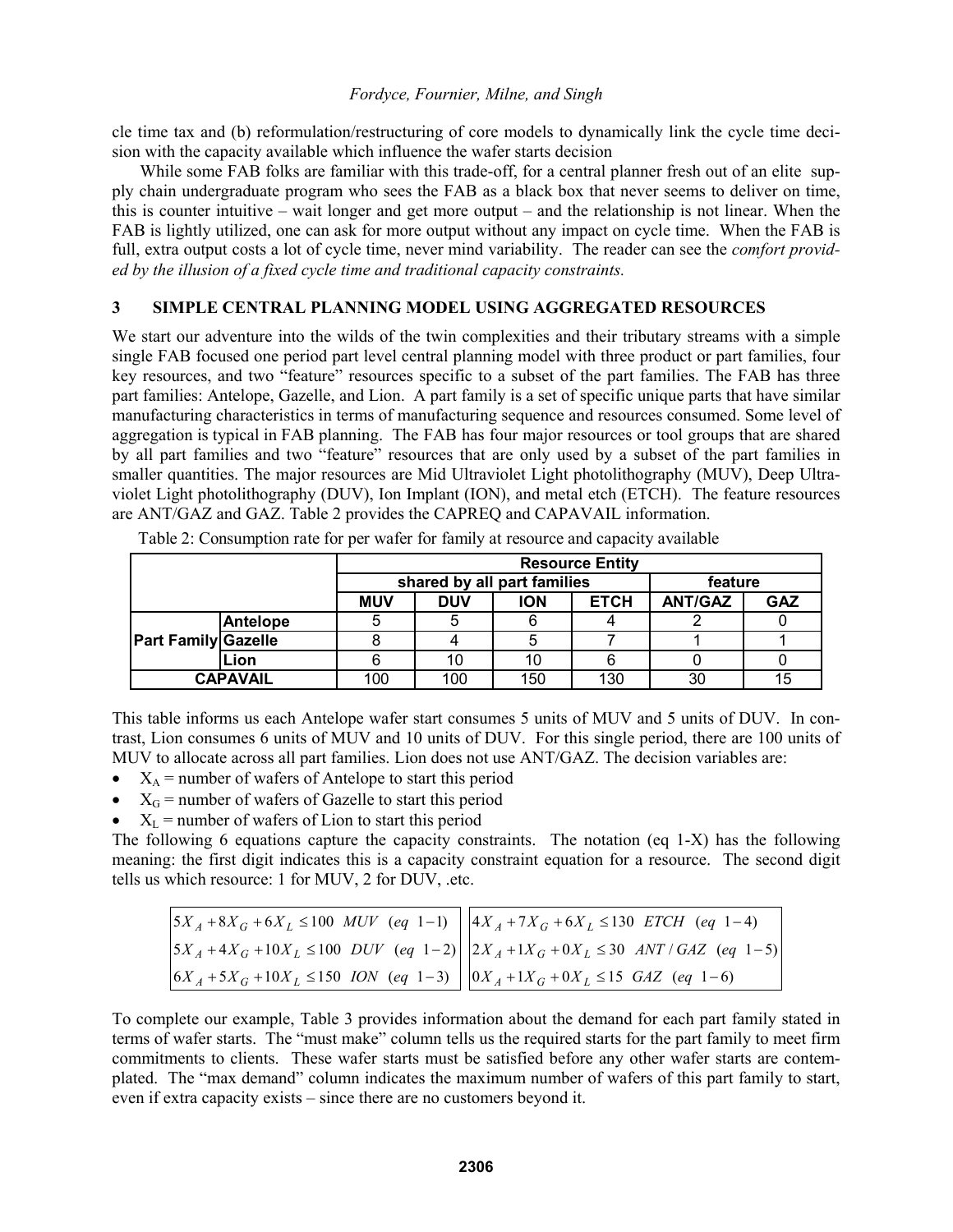|        |          | Demand Information |           |            |  |
|--------|----------|--------------------|-----------|------------|--|
|        |          | must               | max dmd   | profit per |  |
|        |          | make               | in market | wafer      |  |
| Part   | Antelope | 20                 | 25        | \$3.00     |  |
|        | Gazelle  | 10                 | 30        | \$8.00     |  |
| Family |          | 10                 |           | \$12.00    |  |

Table 3: Demand information stated as starts

This information generates three "must make" (eq 2-X) and three "max demand" constraints (eq 3-X).

|                                            | Must make generates these equations   Max demand generates these equations |
|--------------------------------------------|----------------------------------------------------------------------------|
| $X_A \ge 20 \Rightarrow$ Antelope (eq 2-1) | $ X_A \le 25 \Rightarrow$ Antelope (eq 3-1)                                |
| $X_G \ge 10 \Rightarrow$ Gazelle (eq 2-2)  | $\left  \right  X_G \leq 30 \Rightarrow$ Gazelle (eq 3-2)                  |
| $X_L \ge 10 \Rightarrow Lion$ (eq 2-3)     | $X_L \leq 60 \Rightarrow Lion \text{ (eq 3-3)}$                            |

The objective function is maximize  $3X_A + 8X_G + 12X_L$  (eq 4)

 This model illustrates a typical CPE model. This formulation ignores the complexity generated by the deployment, the operating curve, and moving from a part level to an operation level.

#### **4 LINKING CAPACITY AND CYCLE TIME WITH THE OPERATING CURVE**

In section 2.3 we established that a function could be identified that directly related cycle time and resource. While there are many such functions, the curve below is from Morrison and Martin (2006):

$$
CTM = 1 + \text{offset} + \alpha \left[ \frac{util^M}{1 - util^M} \right] (eq 5 - 1) \quad \text{util} = \left( \frac{CTM - (\text{offset} + 1)}{CTM - (\text{offset} + 1) + \alpha} \right)^{\frac{1}{M}} (eq 5 - 2)
$$

- **CTM** is the cycle time multiplier of raw process time (RPT) measure of cycle time
- **util** is tool utilization of the entity (expressed as a percentage) facility, tool set, checkout clerks, etc.
- **offset** represents several of aspects of the process that generate wait time that cannot be eliminated.
- **M** is the number of identical parallel machines or servers. Typically this value ranges from 1 to 4
- **α** represents the amount of variation in the system (arrival times, service times (including machine outage, raw process time (RPT), and operator availability)) and controls how long the curve stays flat. The lower the value of  $\alpha$  the less variation and the longer the curve stays flat.

 How do we use these equations? Using the section 3 example, assume the business has decided to only start LION wafers, and therefore a quick evaluation of table 2 makes its clear DUV will be the bottleneck tool. Assume the business decides to start 9 wafers a day for LION. Since LION consumes 10 units (CAPREQ) of capacity per wafer start for the resource DUV, then  $90$  (= $9x10$ ) units of capacity for DUV are needed in total for DUV. Since there are only 100 units of DUV capacity available (CAPAVAIL), the tool is 90% utilized. What cycle time will the FAB be able to achieve? Equation 5-1 will enable us to estimate this CTM, but we first need an estimate of offset, alpha, and M appropriate for DUV. For this example assume offset=1, alpha=0.5, and M=1. When util=90%, CTM =  $6.50$ .

 Suppose the business decides this is not acceptable and asks what utilization is needed to achieve a cycle time multiplier of 4.0. Then using equation 5-2, the required utilization is 80%. This means 20% of the available capacity has to be reserved (idle without WIP) to meet this cycle time target! If alpha (amount of variation) increases to 0.8, then the utilization rate to achieve this cycle time decreases to 71%. If alpha decreases to 0.4, then the required utilization is about 83%.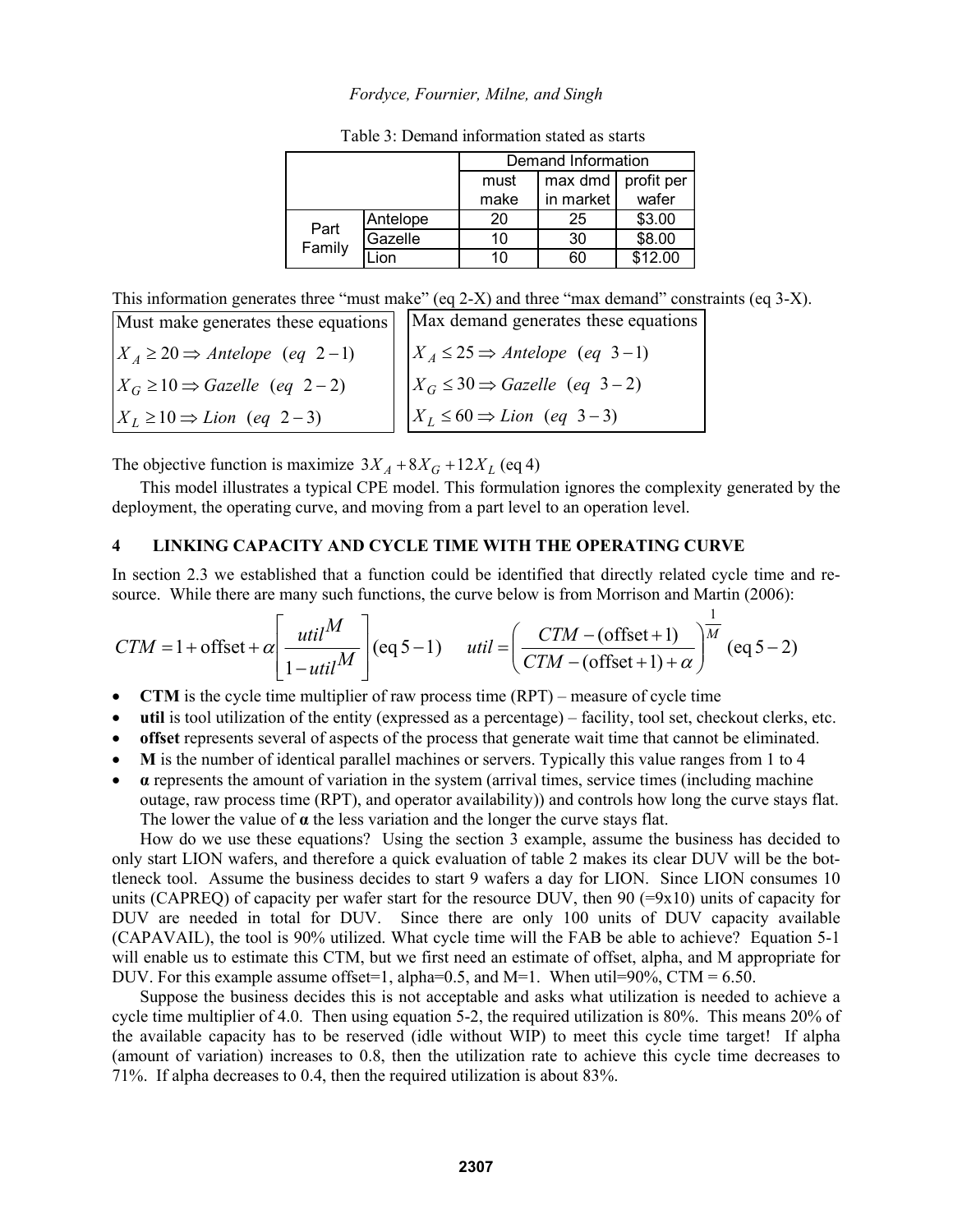# **5 DEPLOYMENT AND ROUTES – COMPLICATING CAPAVAIL AND CAPREQ**

The reentrant flow characteristic of the manufacturing route ensures that each wafer will visit a tool group or resource multiple times. "Visit" is also called a "pass." However, the detailed manufacturing activity or operation at each pass may be the same or different and operations may be shared across routes.

### **5.1 Expanding the MUV CAPREQ and CAPAVAIL to MUV Operations – The Transition**

In the previous example the consumption rate in table 2 is the number of passes that part family has with each resource. In this section we will drill down on the resource MUV. We switch from viewing MUV as a single resource servicing part families to viewing MUV as a collection of operations (MUV operations) served by a set of tools (MUV tools) where each part family has a route which includes a sequence of MUV operations. If we ignore the order of operations, it can be viewed as mix of operations. The mix varies between part families, but operations are shared. Each tool services only a subset of the operations. From a central planning perspective, this is a critical transition and generates a good bit of complexity – the illusion of the clean link between a part and a resource has vanished.

Table 4 breaks down each pass for each part family to a sequence of specific MUV operations handled by the tools which service MUV. For now, assume we do not know anything about these "MUV tools." Antelope has 5 MUV passes and the sequence is muvop01, muvop02, muvop03, muvop01, and muvop05. Observe operations are repeated within a part family and "shared" between part families. Table 5 takes the information in table 4 and summarizes it by eliminating the pass sequence and focusing on the operation count. There is one row for each MUV operation and one column for each part family where the cell value is the number of passes the part family has through each operation. Gazelle has two passes through MUV operations 01, 04, and 05 and it has one pass at operations 02 and 03. With this information we can expand the MUV capacity column in table 2 to include operation level granularity (table 6). We see the MUV consumption rate of 5 for Antelope is composed of 2 units for MUV operation 01, 1 unit for operation 02, 1 unit for operation 03, and 1 unit for operation 05.

|        |             | Table 4: Detailed flow sequence of each part through MUV |         |           |             | Table 5: Number times part family invokes a specific MUV opera |         |
|--------|-------------|----------------------------------------------------------|---------|-----------|-------------|----------------------------------------------------------------|---------|
|        |             | <b>Part Family</b>                                       |         |           |             | <b>Part Family</b>                                             |         |
| pass   | Antelope(5) | Gazelle(8)                                               | Lion(6) | operation | Antelope(5) | Gazelle(8)                                                     | Lion(6) |
| pass 1 | muvop01     | muvop01                                                  | muvop01 |           |             |                                                                |         |
| pass 2 | muvop02     | muvop02                                                  | muvop02 | muvop01   |             |                                                                |         |
| pass 3 | muvop03     | muvop03                                                  | muvop06 | muvop02   |             |                                                                |         |
| pass 4 | muvop01     | muvop01                                                  | muvop06 | muvop03   |             |                                                                |         |
| pass 5 | muvop05     | muvop04                                                  | muvop07 | muvop04   |             |                                                                |         |
| pass 6 | na          | muvop04                                                  | muvop05 | muvop05   |             |                                                                |         |
| pass 7 | na          | muvop05                                                  | na      | muvop06   |             |                                                                |         |
| pass 8 | na          | muvop05                                                  | na      | muvop07   |             |                                                                |         |

|           | Table 5: Number times part family invokes a specific MUV operation |                    |         |  |  |  |  |  |  |
|-----------|--------------------------------------------------------------------|--------------------|---------|--|--|--|--|--|--|
|           |                                                                    | <b>Part Family</b> |         |  |  |  |  |  |  |
| operation | Antelope(5)                                                        | Gazelle(8)         | Lion(6) |  |  |  |  |  |  |
| muvop01   |                                                                    |                    |         |  |  |  |  |  |  |
| muvop02   |                                                                    |                    |         |  |  |  |  |  |  |
| muvop03   |                                                                    |                    |         |  |  |  |  |  |  |
| muvop04   |                                                                    |                    |         |  |  |  |  |  |  |
| muvop05   |                                                                    | ົ                  |         |  |  |  |  |  |  |
| muvop06   |                                                                    |                    |         |  |  |  |  |  |  |
| muvop07   |                                                                    |                    |         |  |  |  |  |  |  |
|           |                                                                    |                    |         |  |  |  |  |  |  |

Table 6: CAPREQ from table 1 for MUV resource expanded to granular level of MUV operations

|                 |          | <b>MUV</b> |        | muvop01 muvop02 |        | muvop03 muvop04 muvop05 |        | muvop06 | muvop07 |
|-----------------|----------|------------|--------|-----------------|--------|-------------------------|--------|---------|---------|
| Part            | Antelope |            |        |                 |        |                         |        |         |         |
|                 | Gazelle  |            |        |                 |        |                         |        |         |         |
| Family          | Lion     |            |        |                 |        |                         |        |         |         |
| <b>CAPAVAIL</b> |          | 100        | cap01? | cap02?          | cap03? | cap04?                  | cap05? | cap06?  | cap07?  |

We placed a "cap0N?" in the CAPAVAIL cells. "cap0N?" represents the amount of capacity available from the tools to support the MUV operations specific to MUV operation N. If we knew the values of "cap0N?", we could replace the single capacity constraint for MUV (eq 1-1) in the original model with seven constraint equations – one for each MUV operation. This is called equation set MUV which we divide into two components – equation set MUV-RE1 and MUV-RE2. The reason for this split will be clear in the next section. The individual equations are number 1-1-X. The first digit (1) indicates a constraint equation, the second  $(1)$  is the index for MUV, the third  $(X)$  is for the specific MUV operation.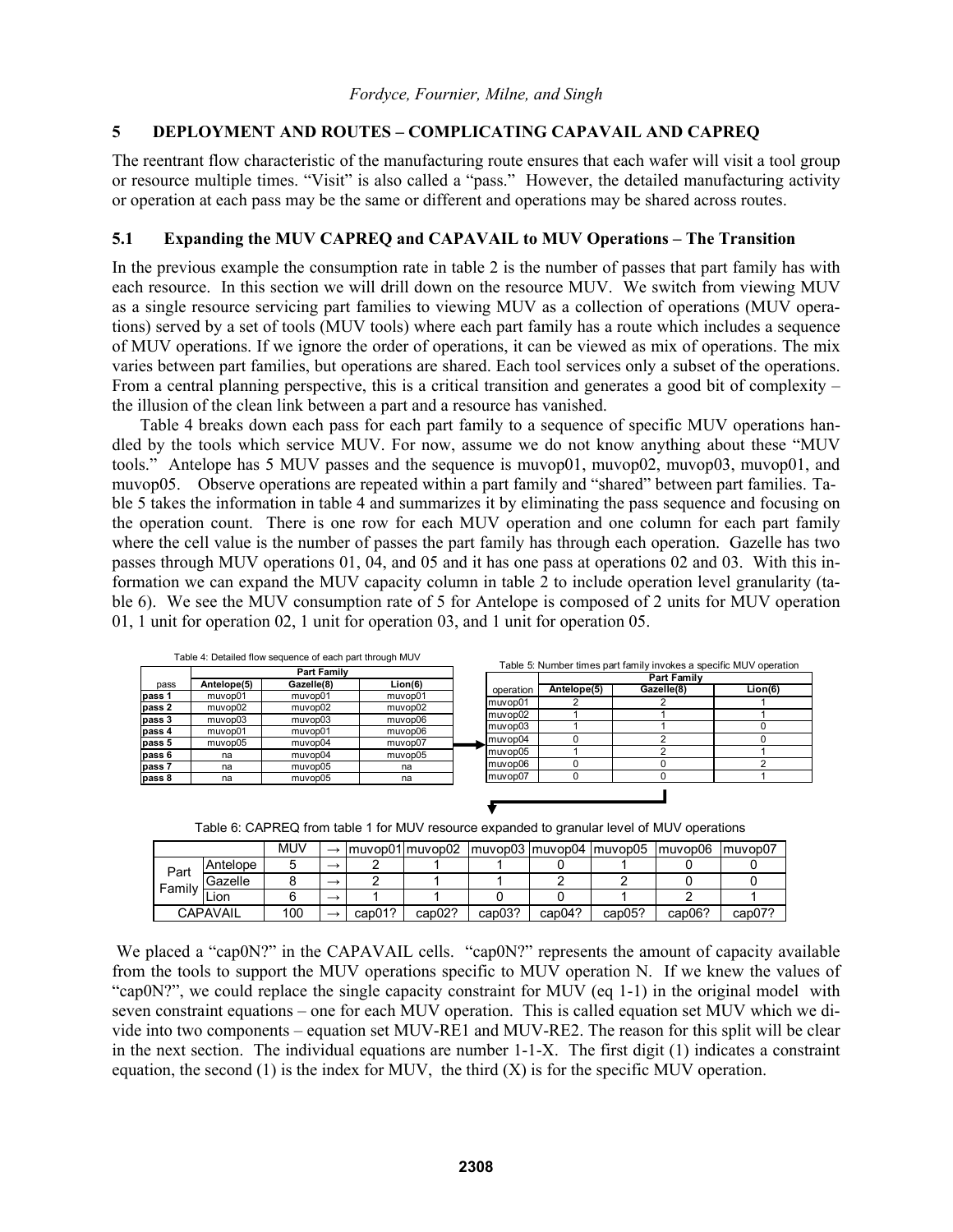|                                                              | $[0X_A + 2X_G + 0X_L]$   |
|--------------------------------------------------------------|--------------------------|
| $2X_A + 2X_G + 1X_L \leq cap01$ ? muvop01 (eq 1-1-1)         | $1X_A + 2X_G + 1X_L \le$ |
| $\left 1X_A + 1X_G + 1X_L \leq cap02$ ? muvop 02 (eq 1-1-2)  | $0X_A + 0X_G + 2X_L$     |
| $\left  1X_A + 1X_G + 0X_L \leq cap03$ ? muvop 03 (eq 1-1-3) | $0X_A + 0X_G + 1X_L$     |
| Equation Set MUV-RE1                                         |                          |
|                                                              |                          |

 $0 X_A + 0 X_C + 1 X_L \leq cap07$ ? muvop07 (eq 1-1-7)  $0 X_A + 0 X_G + 2 X_L \leq cap06$ ? muvop06 (eq 1-1-6)  $1X_A + 2X_G + 1X_L \leq cap05$ ? muvop05 (eq 1-1-5)  $0 X_A + 2 X_C + 0 X_L \leq cap04$ ? muvop04 (eq 1-1-4) Equation Set MUV-RE2

Equation Set MUV – the 7 MUV Operations split into two Equation Sets (MUV-RE1 and MUV-RE2)

However, we don't know the value of "cap0N?". For that information, we need the second piece of the puzzle  $\rightarrow$  the deployment information that links the MUV operations to the MUV tools.

# **5.2 Deployment Table – Linking MUV Operations to Tools which Support MUV Operations**

In this example we have five tools (MUVTL01 to MUVTL05) in the MUV resource to provide coverage for the seven MUV operations. Table 7 contains the core template for the deployment table linking MUV operations to MUV tools. The "?" indicates we have yet to decide if this tool can service this operation. "???" refers to the raw capacity available for this tool after accounting for various factors (Martin 1999). In the cases that follow, we will review the impact of different deployment options on the ability to estimate capacity available (CAPAVAIL) accurately for the model presented in section 3.

|                  |                | <b>MUV Tools</b> |                |     |     |                         |  |  |  |
|------------------|----------------|------------------|----------------|-----|-----|-------------------------|--|--|--|
|                  |                | <b>MUVTL01</b>   | <b>MUVTL02</b> |     |     | MUVTL03 MUVTL04 MUVTL05 |  |  |  |
|                  | muvop01        |                  |                |     |     |                         |  |  |  |
|                  | muvop02        |                  |                |     |     |                         |  |  |  |
| <b>MUV</b>       | muvop03        |                  |                |     |     |                         |  |  |  |
| Operatio muvop04 |                | ◠                |                |     | ⌒   |                         |  |  |  |
| ns               | muvop05        | ົ                |                |     |     |                         |  |  |  |
|                  | muvop06        | ົ                |                |     |     |                         |  |  |  |
|                  | muvop07        | ⌒                |                |     | ົ   |                         |  |  |  |
|                  | Capacity Avail | ???              | ???            | ??? | ??? | ???                     |  |  |  |

Table 7: MUV deployment table core structure link 7 operations with 5 tools

**Case 1: Simplest Deployment Table – Easy Street for Navigating Capacity.** Table 8 illustrates a deployment pattern which eliminates the need to drill down below the aggregate statement of capacity found in Table 2 and equation (1-1) for additional accuracy. Here all tools can handle all operations with equal effectiveness (same raw process time) and the capacity available for each tool is the same  $(20=100/5)$ . For simplicity we assumed each pass has the same raw process time and used this as the consumption rate. In practice this is not true, but scaling factors resolve this complication. With this deployment pattern equation set MUV can be transformed into a single equation by adding all equations together and combining like terms since all tools can service all operations generating equation 1-1.

|                | Twore of MOV approximent case and tools named an operations |                  |                |                 |    |                |  |  |  |  |
|----------------|-------------------------------------------------------------|------------------|----------------|-----------------|----|----------------|--|--|--|--|
|                |                                                             | <b>MUV Tools</b> |                |                 |    |                |  |  |  |  |
|                |                                                             | MUVTL01          | <b>MUVTL02</b> | MUVTL03 MUVTL04 |    | <b>MUVTL05</b> |  |  |  |  |
|                | muvop01                                                     |                  |                |                 |    |                |  |  |  |  |
|                | muvop02                                                     |                  |                |                 |    |                |  |  |  |  |
| <b>MUV</b>     | muvop03                                                     |                  |                |                 |    |                |  |  |  |  |
|                | Operati muvop04                                             |                  |                |                 |    |                |  |  |  |  |
| ons            | muvop05                                                     |                  |                |                 |    |                |  |  |  |  |
|                | muvop06                                                     |                  |                |                 |    |                |  |  |  |  |
|                | muvop07                                                     |                  |                |                 |    |                |  |  |  |  |
| Capacity Avail |                                                             | 20               | 20             | 20              | 20 | 20             |  |  |  |  |

Table  $8:$  MUV deployment case - all tools handle all operations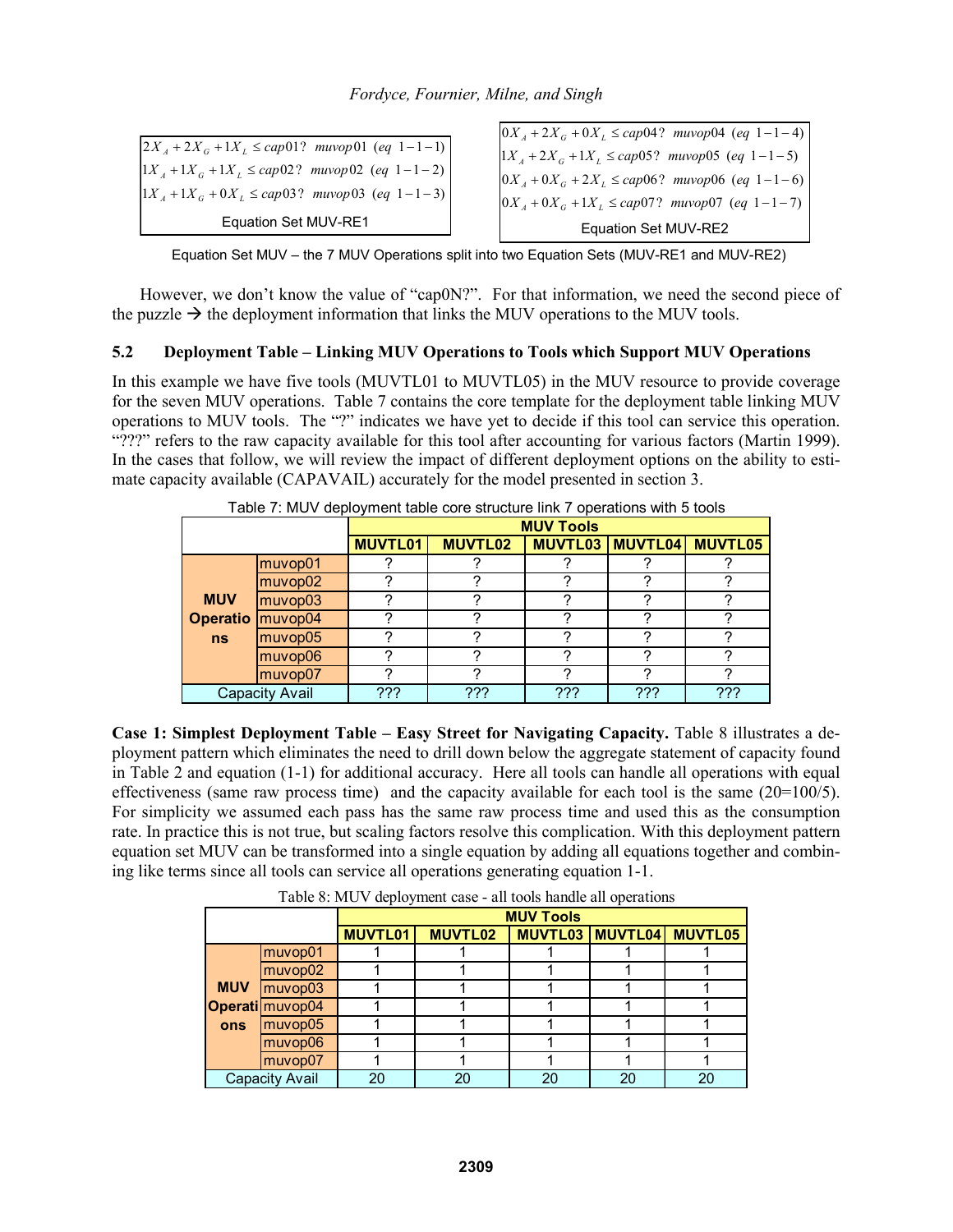When case 1 is reality, equation set MUV can be replaced with equation 1-1 without loss of accuracy. *However this case is rarely the actual deployment!* 

**Case 2: Two independent MUV Groups – Divide and Conquer.** Table 9 illustrates a deployment pattern where we can divide the operations and tools into two independent groups. In this case the MUV tools TL01, TL02, and TL03 exclusively (and identically) support MUV operations op01, op02, and op03. These tools do not support any other operations and there are no other tools which service these operations. Second, MUV tools TL04 and TL05 exclusively support MUV Operations op04, op05, op06, and op07. In this case we have two independent resource entities within MUV that identically service the MUV operations "belonging" to them. They are

- 1. MUV Resource Entity 1 MUVRE1 tools 1, 2, and 3 servicing operations 1, 2, and 3
- 2. MUV Resource Entity 2 MUVRE2 tools 4 and 5 servicing operations 4, 5, 6, and 7

|                       |                 | <b>MUV Tools</b> |         |    |    |                         |  |  |
|-----------------------|-----------------|------------------|---------|----|----|-------------------------|--|--|
|                       |                 | MUVTL01          | MUVTL02 |    |    | MUVTL03 MUVTL04 MUVTL05 |  |  |
|                       | muvop01         |                  |         |    |    |                         |  |  |
|                       | muvop02         |                  |         |    |    |                         |  |  |
| <b>MUV</b>            | muvop03         |                  |         |    |    |                         |  |  |
|                       | Operati muvop04 |                  |         |    |    |                         |  |  |
| ons                   | muvop05         |                  |         |    |    |                         |  |  |
|                       | muvop06         |                  |         |    |    |                         |  |  |
|                       | muvop07         |                  |         |    |    |                         |  |  |
| <b>Capacity Avail</b> |                 | 20               | 20      | 20 | 20 | 20                      |  |  |

Table 9: Case 2 two independent subgroups each with identical coverage

Therefore equation set MUV can be separated into two independent equations sets MUV-RE1 and MUV-RE2; one set for each MUV resource entity. The fact that all tools are exclusive and fully shared within an MUVRE, enables us to reduce equation set MUV-RE1 and MUV-RE2 each to a single equation by adding component equations and combining like terms:

- Equation Set MUV-RE1 becomes  $4X_A + 4X_G + 2X_L \le 60$  (eq MUV-RE1-Single). The "-Single" stands for single equation to represent all of the equations in this equation set.
- Equation Set MUV-RE2 becomes  $1X_A + 4X_G + 4X_L \le 40$  (eq MUV-RE2-Single)

In this case equation set MUV can be replaced by two equations. We observe these key points:

- 1. With this deployment scheme (where the tools and operations can be divided into two mutually exclusive groups within which coverage is identical), it is straightforward to create a set of constraint equations that provide full and accurate coverage for MUV in the CPE model structure
- 2. Even in this simple deployment, the original aggregate level MUV capacity constraint equation (1-1) is a poor approximation for the real constraint equations (MUV-RE1-Single and MUV-RE2-Single) and will always overstate capacity since it incorporates more flexibility than actually exists creating the risk the FAB will commit to more starts than it can handle.

**Case 3: complexity increases: non-uniform deployment requires the introduction of a new decision variable – capacity allocation.** Table 10 and Figure 2 have a slight modification of the deployment of MUV tools to MUV operations from the one presented in Table 9 For the independent sub group MUVRE1, each tool no longer can support each operation, but is restricted to a subset of the operations.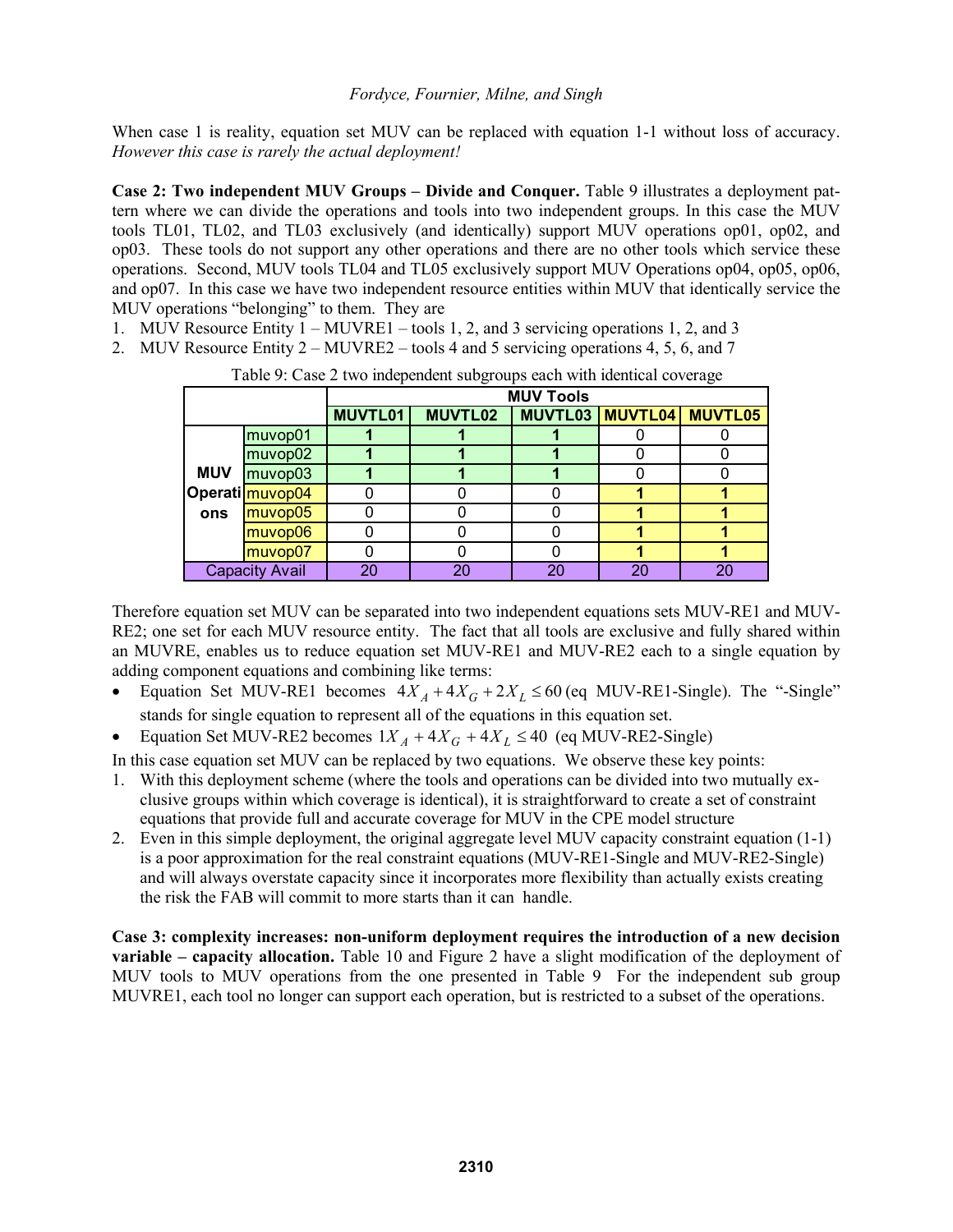*Fordyce, Fournier, Milne, and Singh* 



Figure 2: Non Uniform Deployment for MUVRE1

|  | Table 10: Case 3 MUVRE1 non-uniform coverage |
|--|----------------------------------------------|
|  |                                              |

|            |                       |         |         | <b>MUV Tools</b>        |    |    |
|------------|-----------------------|---------|---------|-------------------------|----|----|
|            |                       | MUVTL01 | MUVTL02 | MUVTL03 MUVTL04 MUVTL05 |    |    |
|            | muvop01               |         |         |                         |    |    |
|            | muvop02               |         |         |                         |    |    |
| <b>MUV</b> | muvop03               |         |         |                         |    |    |
|            | Operati muvop04       |         |         |                         |    |    |
| ons        | muvop05               |         |         |                         |    |    |
|            | muvop06               |         |         |                         |    |    |
|            | muvop07               |         |         |                         |    |    |
|            | <b>Capacity Avail</b> | 20      | 20      | 20                      | 20 | 20 |

How does this impact identifying the capacity available (cap01?, cap02?, and cap03?) for equation set MUV-RE1? What is the risk in using e.q MUV-RE1-Single instead of all three equations? It creates a situation that requires a careful balance between solution accuracy, model complexity, model performance, and stressing the social order. We have the following solution options:

- 1. Make the assumption all tools can handle all operations and continue to use equation MUV-RE1- Single. The risk is we overstate capacity flexibility potentially committing the FAB to produce more than it is able to produce. If the "deviation" from uniformity is low, this is a reasonable option.
- 2. Establish a fixed allocation of tool capacity for tools 01, 02, and 03 to each operational constraint enabling us to estimate cap01, cap02, and cap03 and therefore replace equation set MUV-RE1 with three constraint equations (one for each operation) and accept the risk of turning away business.
- 3. Create a projected wafer start profile that would include demand priorities translated to the starts and use optimization to simultaneously make start decisions and allocate tools between operations to maximize supply against prioritized demand. The downside is we do not know the wafer start pattern until after the CPE runs to determine the best can do (BCD) start profile to meet prioritized demand. Therefore we would need to partition the CPE into an explode run and an implode run and loosely couple the FAB model with the rest of the CPE – probably in an iterative approach.
- 4. Modify the traditional method of stating capacity restrictions in CPE models to include the "or" conditions. This similar to, but not identical with, handling alternative operations in CPEs.
- 5. Introduce a capacity allocation decision set to the model which is described in the next section. There is a rich history of this type of approach in FAB tool planning dating back to at least the early 1980s in practice and literature. This decision set is close to the "M" variable in Hung and Cheng (2002).
- 6. Institute a combination of these options guided by some heuristics to combine tools where reasonable into a single resource for the CPE and establish other structures to handle "problem tool sets."

It is outside the scope of this paper to address these solution options in detail.

 Next, we introduce the decision set capacity allocation (option 5) to the model using equation set MUV-RE1. This is the allocation of a fraction of each tool to each operation to create the CAPAVAIL.

**Introduction of the Capacity or Tool Allocation Decision – Complexity Grows.** The values for cap01?, cap02?, and cap03? (CAPAVAIL) in equation set MUV-RE1 are limited to being some combination of capacity allocated to each operational constraint from tools 01, 02, and 03 that does not violate deployment restrictions and does not allocate more than 100% of each tool. The decision on what percentage of each tool to allocate to each constraint (cap0N?) determines the CAPAVAIL for each capacity constraint equation which directly influences the wafer start profile the FAB can support.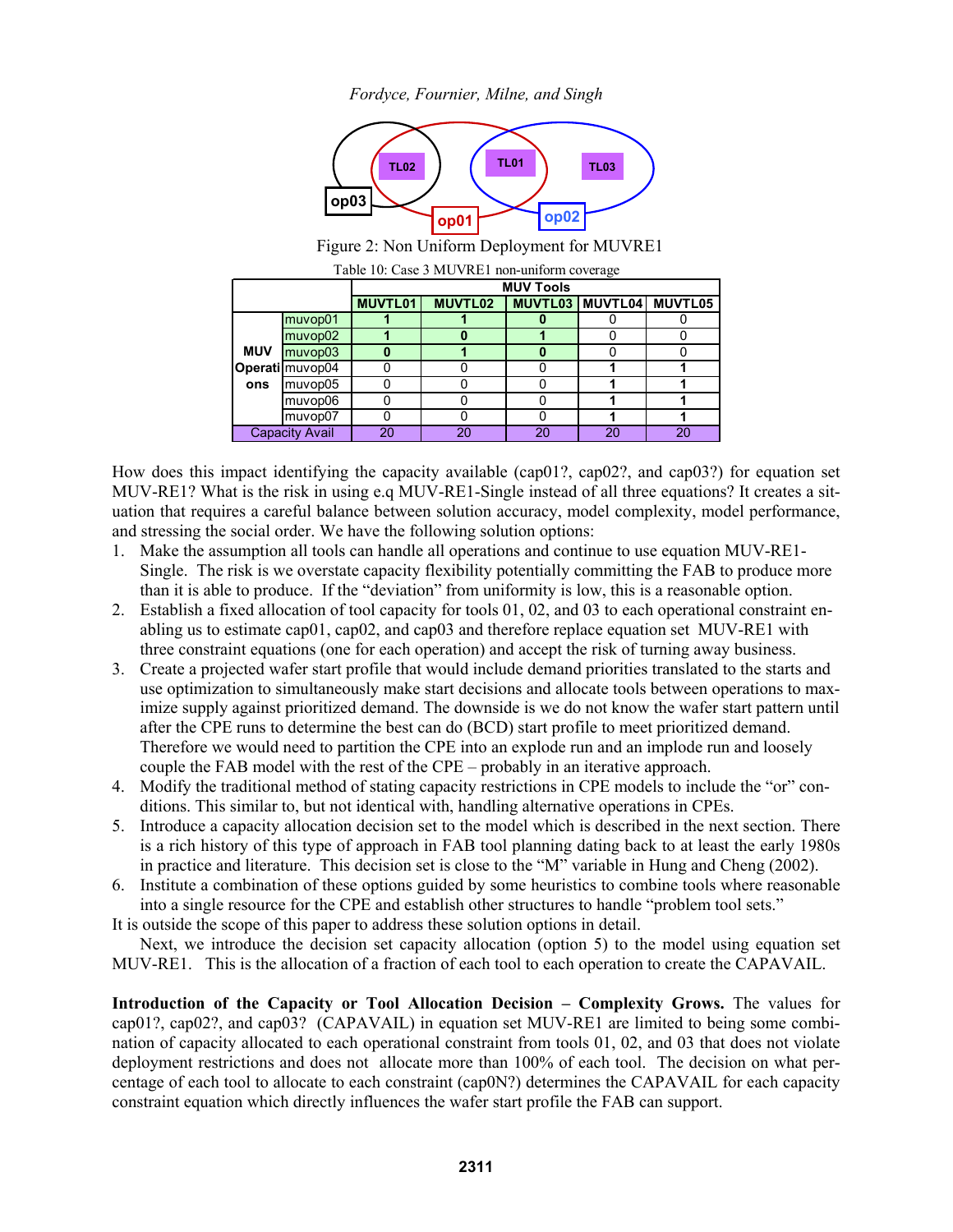Table 11 which has sections a and b illustrates this decision. In table 11a there is one row for each tool and one column for each operation (constraint equation). "??" indicates a decision to be made by the model or some entity to allocate a fraction of this tool to service this operation to best meet some criteria. "NA" indicates the assignment of this tool to this operation is not allowed by the deployment table. The last column is the percentage of a tool allocated across all operations and must be  $\leq 100\%$ .

|                 |                           |                              | able TTa. Felcentage of each tool allocated to each operation |              |         |
|-----------------|---------------------------|------------------------------|---------------------------------------------------------------|--------------|---------|
| <b>CAPAVAIL</b> | <b>MUV Tool   muvop01</b> |                              | muvop02                                                       | $\mu$ uvop03 | total   |
| 20              | <b>IMUVTL01</b>           | 22                           | 77                                                            | <b>NA</b>    | 0.0%    |
| 20              | <b>IMUVTL02</b>           | 22.                          | <b>NA</b>                                                     | ??           | $0.0\%$ |
| 20              | <b>IMUVTL03</b>           | <b>NA</b>                    | ??                                                            | <b>NA</b>    | $0.0\%$ |
| 60              |                           | <-- total capacity available |                                                               |              |         |

Table 11a: Percentage of each tool allocated to each operation

Table.11b has a specific allocation decision. 100% of TL01 is assigned to op01. TL02 has a 40/60 split between op01 and op03. 85% of TL03 is assigned to op02 and 15% is unassigned.

| <b>CAPAVAIL</b> | <b>MUV Tool</b> | Imuvop01                     | $ mu$ vop02 | muvop03   | total  |
|-----------------|-----------------|------------------------------|-------------|-----------|--------|
| 20              | <b>IMUVTL01</b> | 100.0%                       | $0.0\%$     | <b>NA</b> | 100.0% |
| 20              | <b>IMUVTL02</b> | 40.0%                        | NΑ          | 60.0%     | 100.0% |
| 20              | <b>IMUVTL03</b> | ΝA                           | 85.0%       | <b>NA</b> | 85.0%  |
| 60              |                 | <-- total capacity available |             |           |        |

Table 11b: Specific allocation of each tool to each operation

Table 12 demonstrates how this allocation decision is "translated" to creating specific CAPAVAIL values (cap01?, cap02?, and cap03?) for each constraint. For example, the value of 8 in cell(TL02,muvop01) is the result of 40% of MUVTL02 being allocated to MUVop01 and the available capacity for TL02 is 20. "cap01?" is 28, a contribution of 20 units from TL01 and 8 units from TL02.

|                           | <b>MUV Tool   muvop01</b> | muvop02    | muvop03    | total |
|---------------------------|---------------------------|------------|------------|-------|
| <b>IMUVTL01</b>           | 20.0                      | 0.0        | 0.0        | 20.0  |
| <b>IMUVTL02</b>           | 8.0                       | 0.0        | 12.0       | 20.0  |
| <b>IMUVTL03</b>           | 0.0                       | 17.0       | 0.0        | 17.0  |
| <b>CAPAVAIL</b>           | cap01? $=$                | cap02? $=$ | cap03? $=$ |       |
| <b>Capacity Available</b> | 28.0                      | 17.0       | 12.0       | 57.0  |

Table 12: Actual CAPAVAIL based on allocation of raw tool capacity

We have introduced a new decision to the model – capacity allocation between tools and operations to create CAPAVAIL. As with all decision variables in the model, the objective functions remains the same: to allocate material and capacity assets to best meet a prioritized set of demands.

### **6 ILLUSTRATING HOW THE PIECES FIT TOGETHER – A MORE COMPLICATED NETWORK TO INFLUENCE CAPACITY AVAILABLE (CAPVAIL)**

As we saw in the model in section 3 the network of relations in a typical central planning model (right side of Figure 3 below) are simple. The primary FAB decision variable is wafer starts. Customer requirements (demand), cycle time, and capacity (CAPREQ and CAPAVAIL) are input parameters to the CPE model. In this network there are no actions the typical CPE model can take to influence CAPVAIL.

 As we have seen, there are a series of decisions incorporated into cycle time and capacity: deployment, the allocation of tools to operational constraints, estimating raw capacity, and the cycle time / utilization trade-off that influence effective capacity available. In this section, we extend our model for MUVRE1 to include demand requirements and the "trade-off" to present a comprehensive one period steady state model demonstrating the complex interactions. We frame this from the point of view of the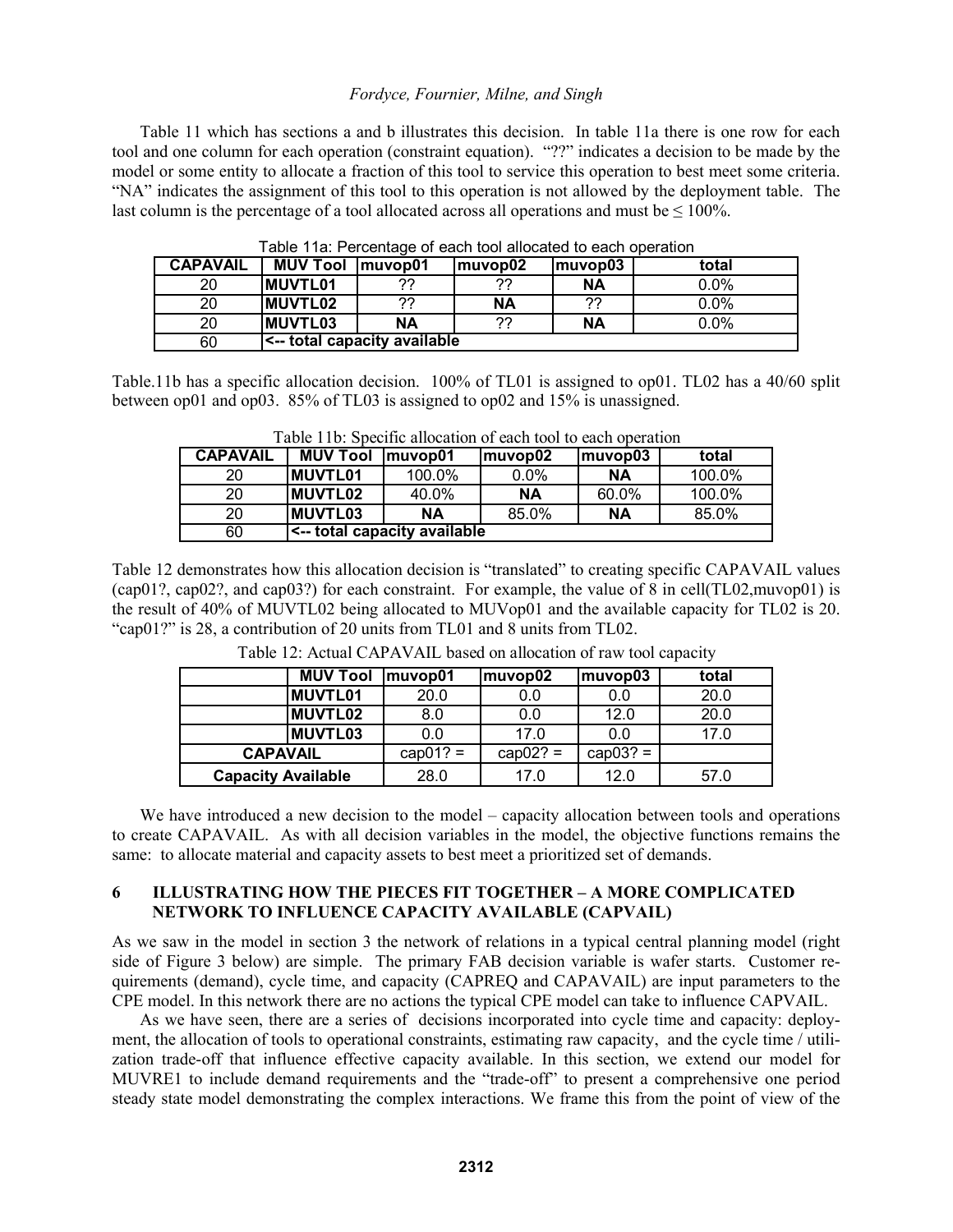decision variables whose values would be determined by an optimization solver. To make clear that each of these tables are related and in aggregate form one model, we will number the equations 13-X.

 **Decision Variables.** In this model there are five decision variable sets: wafer starts, cycle time, raw capacity available, deployment, and capacity allocation. Table 13-1 contains the wafer start decision. The wafer start values of 2, 3, and 6 were arbitrarily selected for illustrative purposes.

| Part Fam | # wafers | profit per wafer total profit |          |
|----------|----------|-------------------------------|----------|
| Antelope | 2.0      | \$3.00                        | \$6.00   |
| Gazelle  | 3.0      | \$8.00                        | \$24.00  |
| Lion     | 6.0      | \$12.00                       | \$72.00  |
| total    | 11.0     |                               | \$102.00 |

| Table 13-1: Decision set 1 - atarts for each part family |  |
|----------------------------------------------------------|--|
|----------------------------------------------------------|--|

Table 13-2 has the set of decisions involving cycle time and its impact on effective tool utilization. The first four values are "implicit" decisions and represent an estimate of this tool set's operating curve performance characteristic. Cycle time is a business decision that is converted to the utilization required.

|                                   |                 |      | $\bullet$ with $\bullet$ power without products $\bullet$ $\bullet$ $\bullet$ $\bullet$ with $\bullet$ |  |
|-----------------------------------|-----------------|------|--------------------------------------------------------------------------------------------------------|--|
| parameters                        | alpha           | 0.5  |                                                                                                        |  |
| equation calculate                | <b>l</b> offset |      |                                                                                                        |  |
| utilization for given max utility |                 |      |                                                                                                        |  |
| cycle time                        | numb mach       |      |                                                                                                        |  |
| <b>Cycle Time</b>                 |                 | 4.00 |                                                                                                        |  |
| utilization required (eq 5.2)     |                 | 0.80 |                                                                                                        |  |
| cycle time check                  |                 | 4.00 |                                                                                                        |  |

Table 13-2: Decision set 2 - OP curve parameters and cycle time

Table 13-3 column 2 has the decisions (estimates) for raw capacity available for each tool. Columns 4 and 5 apply the utilization required (0.80 from Table 13-2) to allocate the raw capacity available (20) between cycle time reserve  $(4=20x(1.00-0.80)$  and effective capacity available  $(16=20x0.80)$  Effective CAPAVAIL is eventually distributed to operations and ultimately wafer starts. Table 13-4 has the FAB deployment decisions. Table 13-5 has the capacity allocation decisions. In this example, each tool's capacity was distributed equally between each operation the deployment table permitted it to service.

|          | raw capacity | util reg meet<br>cycle time | cycle time | effective capacity |
|----------|--------------|-----------------------------|------------|--------------------|
| MUV Tool | available    | (table 13-2)                | reserve    | available          |
| MUVTL01  | 20           | 0.80                        | 4.0        | 16.0               |
| MUVTL02  | 20           | 0.80                        | 4.0        | 16.0               |
| MUVTL03  | 20           | 0.80                        | 4.0        | 16.0               |
| total    | 60           |                             | 12.0       | 48.0               |

|                 |         |         | Table 13-4: Decision set 4 - deployment decisions |       |
|-----------------|---------|---------|---------------------------------------------------|-------|
| <b>MUV Tool</b> | muvop01 | muvop02 | muvop03                                           | total |
| MUVTL01         | 1.0     | 1.0     | 0.0                                               | 2.0   |
| MUVTL02         | 1.0     | 0.0     | 1.0                                               | 2.0   |
| MUVTL03         | 0.0     | 1.0     | 0.0                                               |       |
| total           | 2 በ     | 2 O     |                                                   |       |

| Table 13-5: Decision set 5- capacity allocation |
|-------------------------------------------------|
|-------------------------------------------------|

| <b>MUV Tool</b> | muvop01 | muvop02 | muvop03 | total  |  |  |
|-----------------|---------|---------|---------|--------|--|--|
| MUVTL01         | 50.0%   | 50.0%   | $0.0\%$ | 100.0% |  |  |
| MUVTL02         | 50.0%   | $0.0\%$ | 50.0%   | 100.0% |  |  |
| MUVTL03         | $0.0\%$ | 100.0%  | $0.0\%$ | 100.0% |  |  |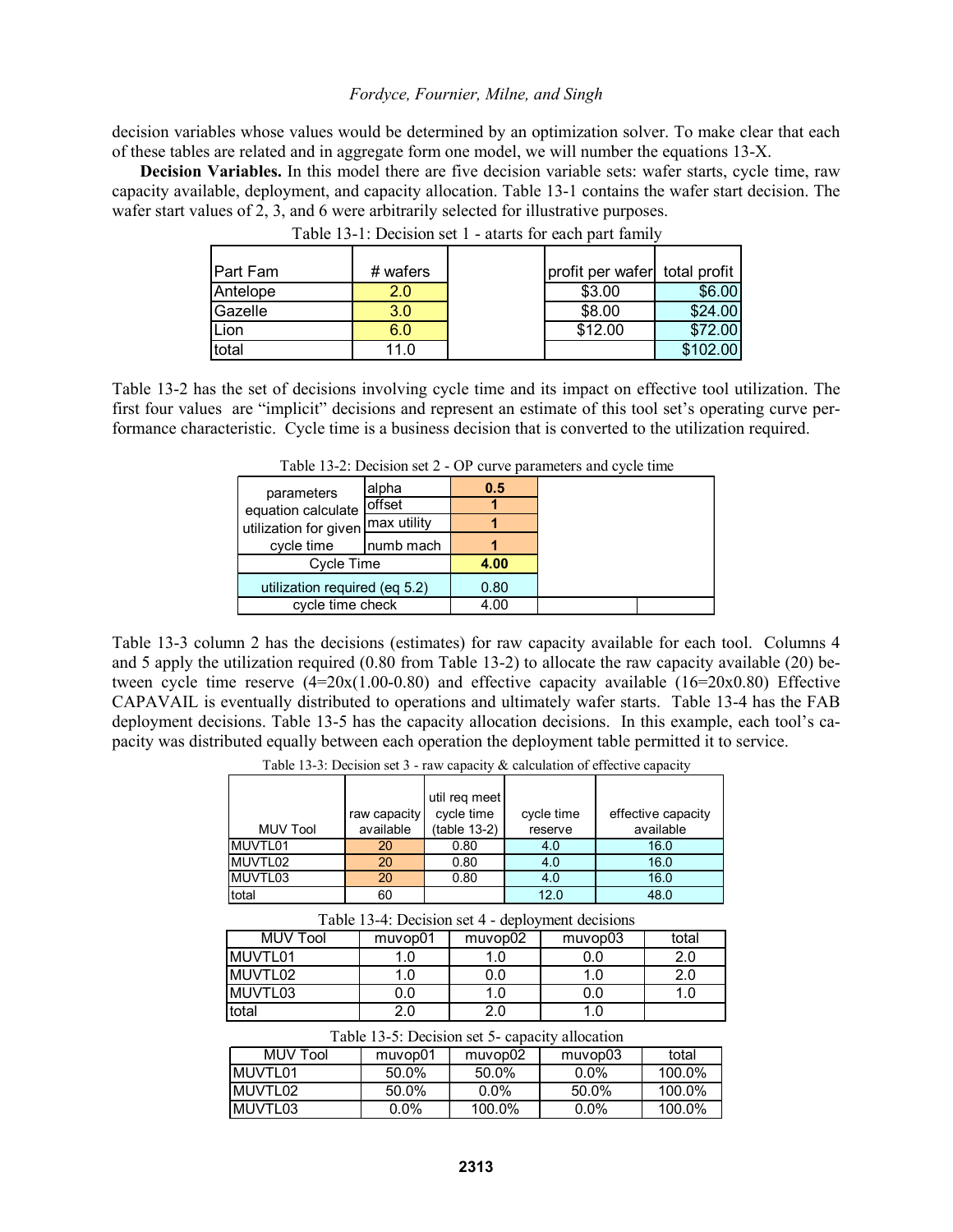**Constraints** on the decisions belong to the following major groups: demand, capacity allocation, capacity needed versus available, and deployment requirements. Typical demand constraints would be minimums (must make) and maximums (saturated market).

 Table 13-6 contains the constraints that limit the options for capacity allocation (Table 13-5) based on current deployment and inability to allocate more than 100% of a tool. The relationship between these tables is summarized as (Table 13.5)  $\le$  (Table 13.8) by cell. For example the 0 value in cell(MUVTL03,muvop01) reflects the 0 value in equivalent cell in the deployment table (13-4). The value of 100% in each cell in the total column insure we do not allocate more than 100% of this tool. An example of another limit would be requiring certain tools to service certain operations at least 20% of the time to remain qualified to handle that operation.

| Tuolo 19 o. Constitutti set 9<br>capacity anocation constraints |         |         |         |        |  |
|-----------------------------------------------------------------|---------|---------|---------|--------|--|
| <b>MUV Tool</b>                                                 | muvop01 | muvop02 | muvop03 | total  |  |
| <b>MUVTL01</b>                                                  | 100.0%  | 100.0%  | $0.0\%$ | 100.0% |  |
| MUVTL02                                                         | 100.0%  | $0.0\%$ | 100.0%  | 100.0% |  |
| MUVTL03                                                         | $0.0\%$ | 100.0%  | $0.0\%$ | 100.0% |  |

Table 13-6: Constraint set 3 - capacity allocation constraints

Table 13-7 has the calculation of actual capacity available based on capacity allocation (Table 13-5) and effective CAPAVAIL (Table13-3). The value in each cell for the operation columns is the effective CAPAVAIL allocated from a tool to this operation. The last row is actual CAPAVAIL for each operation (constraint). Table 13-8 is the traditional calculation of capacity needed to support starts. Table 13-7 is combined with Table 13-8 to create the traditional capacity constraints.

Table 13-7: Calculation CAPAVAIL from capacity allocation and effective capacity

| effective capacity        |          |         |         |         |       |
|---------------------------|----------|---------|---------|---------|-------|
| available                 | MUV Tool | muvop01 | muvop02 | muvop03 | total |
| 16.0                      | MUVTL01  | 8.0     | 8.0     | 0.0     | 16.0  |
| 16.0                      | MUVTL02  | 8.0     | 0.0     | 8.0     | 16.0  |
| 16.0                      | MUVTL03  | 0.0     | 16.0    | 0.0     | 16.0  |
| actual capacity available |          | 16.0    | 24.0    | 8.0     | 48.0  |

| - WOIV ID OI OWIVWINDII OI VWDWYIV! IIVYWYW IIOIII DWI W WIIW OI II IILD O |          |                                                                             |         |         |       |
|----------------------------------------------------------------------------|----------|-----------------------------------------------------------------------------|---------|---------|-------|
| part family                                                                |          | CAPREQ capacity required per unit start<br>for each part for each operation |         |         |       |
| <b>Wafer Starts</b>                                                        | Group    | muvop01                                                                     | muvop02 | muvop03 | total |
| 2.0                                                                        | Antelope |                                                                             |         |         |       |
| 3.0                                                                        | Gazelle  |                                                                             |         |         |       |
| 6.0                                                                        | Lion     |                                                                             |         |         |       |
| calculation capacity needed                                                |          |                                                                             |         |         | 32    |

Table 13-8: Calculation of capacity needed from starts and CAPREQ

The previous paragraphs review core decisions and constraints. What about the solver? The goal remains to find a set of decisions which are feasible and optimize the ability to meet a prioritized set of demands. However, the number of decisions is larger and the relationships more complex (Figure 3).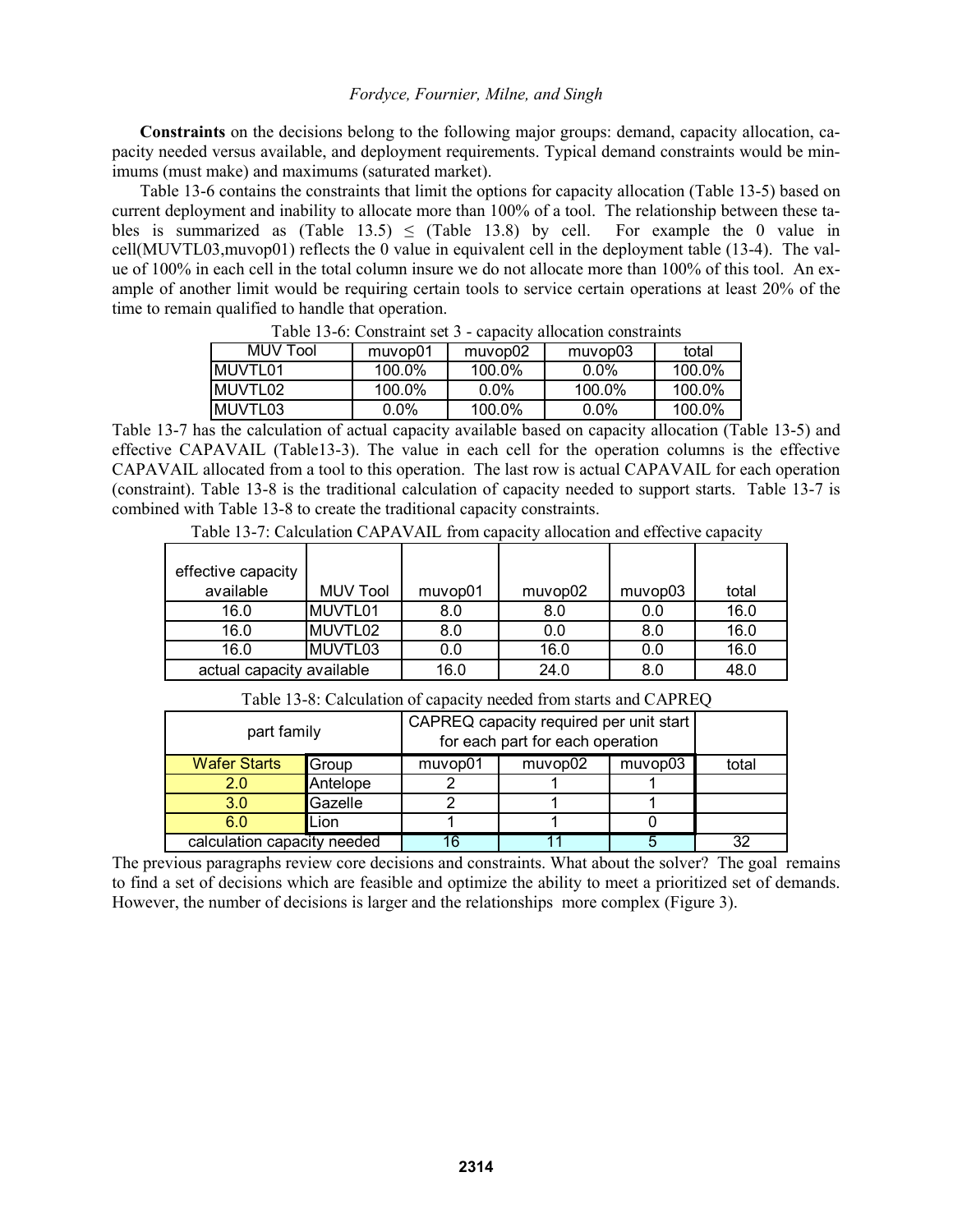

*Fordyce, Fournier, Milne, and Singh* 

Figure 3: Illusion of Capacity Relationships and Complexity of the Network

# **7 CONCLUSION: DIFFERENT WORLD VIEWS COLLIDE**

The core of the complexity is integrating the different world views of CPE and the FAB. The CPE has parts, resources, and demand: a part (e.g. Antelope) is linked to a process to build that part where the "process" has build instructions which include cycle time, component parts, and which resources are consumed at what rate (CAPREQ). The resource (MUV) is *a mythical entity* with a fixed amount of capacity available. Given a set of demands, the CPE finds a solution to best meet demand. This view is different than the FAB view composed of operations, tools, and starts which interact as follows:

- 1. collection of operations that are similar (but not identical) in nature (e.g. MUV operations).
- 2. set of tools (MUV tools) which service these operations typically all tools do not handle all operations; which tools handle which operations is called deployment.
- 3. Part or Part Family (Antelope, Gazelle, Lion) have routes which are sequences of operations across different collections of operations (MUV, DUV, ION, etc). If we ignore the order of operations, we can view each part as consuming some mix of operations (which operations in what quantity). The mix of operations varies between parts, but often operations are shared between parts.

 The net is CPEs are part / resource centric. FABs are operation / tool centric. Their respective planning is linked because each part is produced by a set of operations and each resource is a set of similar but non-identical tools. The difficulty in linking the FAB and CPE stems from the difficulty of aggregating non-identical operations into an overall part view and non-identical tools into a single resource. This leads to errors (over committing or missed opportunities) when utilization is high. To improve responsiveness, the challenge is to seamlessly incorporate important details of the left (FAB) side of Figure 3 with the right (CPE) side recognizing the CPE must create a plan for the entire enterprise which drives the requirement to identify the critical components of FAB capacity to incorporate into the model.

# **REFERENCES**

Bagch S, Ching-Hua C, Shikalgar, S. and Toner, M. 2008. "A full factory simulator as a daily decision support tool for 300mm wafer fabrication productivity," *WSC'08 (MASM 2008)*, pp 2021-2029

Bermon S. Hood, S. 1999. "Capacity Optimization Planning System," Interfaces, vol.29, no.5, pp.31 – 50. Dobson, G. and Karmarkar, U. 2011. "Production Planning under Uncertainty with Workload-Dependent Lead Times: Lagrangean Bounds and Heuristics," chapter 1 in *Planning Production and Inventories in the Extended Enterprise*. Vol. 1. Springer. editors Kempf, Keskinocak, Uzsoy.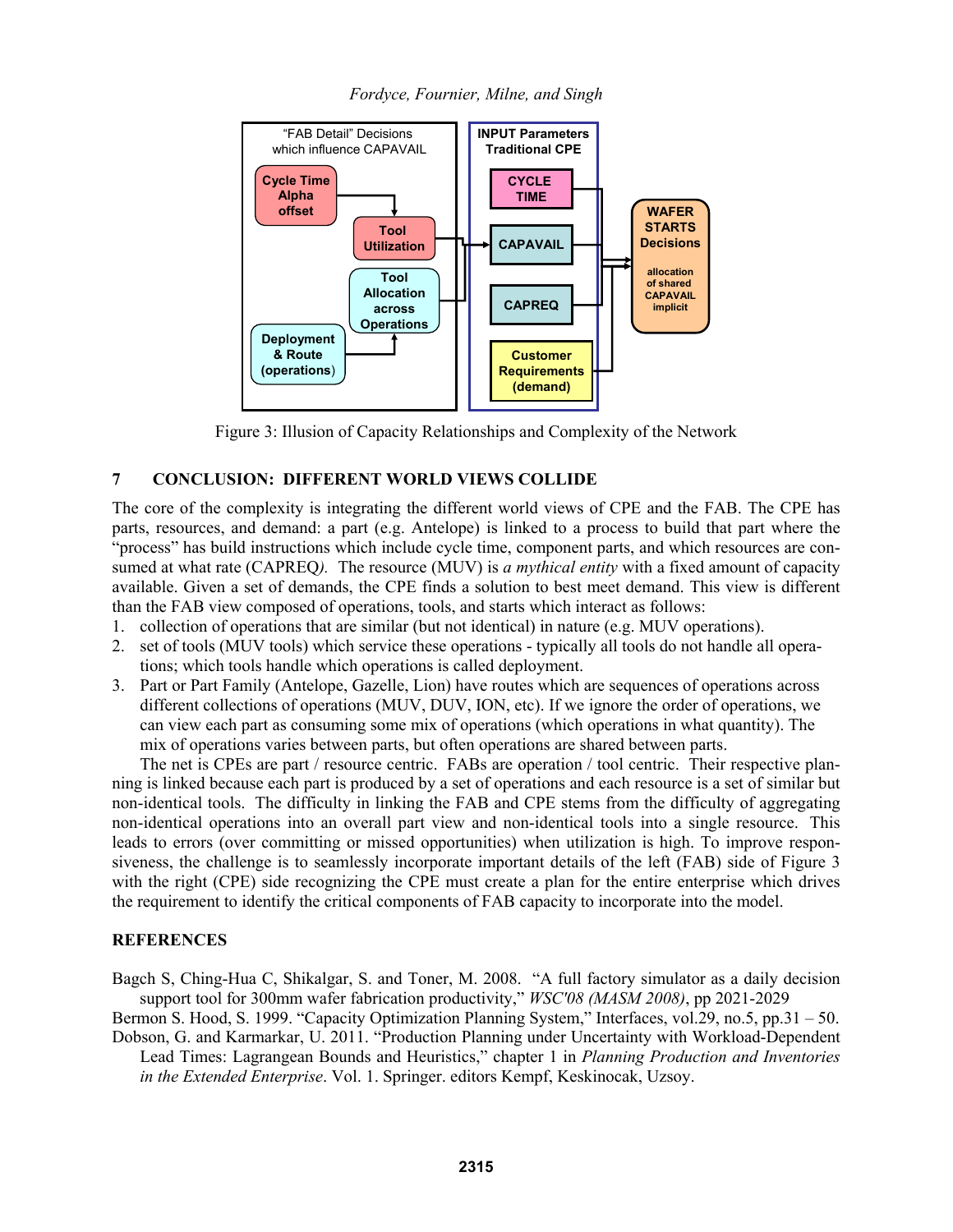- Elmaghraby, S. 2007. "Production Capacity: Its Bases, Functions and Measurement," North Carolina State University, Raleigh, NC elmaghra@eos.ncsu.edu
- Fordyce, K., Wang, C., Milne, R.J. et al 2011. "Ongoing Challenge: Creating an Enterprise-Wide Detailed Supply Chain Plan for Semiconductor and Package Operations," chapter 14 in *Planning Production and Inventories in the Extended Enterprise*. Springer, ed: Kempf, Keskinocak, Uzsoy.
- Fordyce, K. and Milne, R.J. 2012. "The Ongoing Challenge for a Responsive Demand Supply Network, The Final Frontier – Controlling the Factory," chapter 3 in *Decision Policies for Production Systems* edited by Karl Kempf and Dieter Armbruster, Springer-Verlag,
- Hung, Y. and Cheng, G. 2002. "Hybrid Capacity Modeling for alternative machine types in linear programming production planning," *IIIE Transactions*, 34, 157-165
- Martin, D. 1999. "Capacity and cycle time-throughput understanding system (CACTUS)," Advanced Semiconductor Manufacturing Conference and Workshop Proceedings, pp. 127 - 131
- Morrison, J. and Martin, D. 2006. "Cycle Time Approximations for the G/G/m Queue Subject to Server Failures and Cycle Time Offsets with Applications," ASMC 2006 Proceedings, pp. 322-326
- Kacar N, Irdem, D, and Uzsoy, R. 2012. "An Experimental Comparison of Production Planning Using Clearing Functions and Iterative Linear Programming-Simulation Algorithms," *IEEE Transactions on Semiconductor Manufacturing.*
- Schelasin, R. 2011. "Using Static Capacity Modeling and Queuing Theory Equations To Predict Factory Cycle Time Performance In Semiconductor Manufacturing," MASM 2011.
- Tibbits, B. 1993. "Flexible simulation of a complex semiconductor manufacturing line using a rule-based System," *IBM Journal Research and Development*, Vol. 37, No. 4, pp. 507-521

# **Group Time frame 1 Time frame 2 Time frame 3** Wiring Group 1 600 675 675 Technology Group A and the set of the 400 and 425 450 and 450 and 450 and 450 and 450 and 450 and 450 and 450  $\pm$ Technology Group B and Contact Technology Group B and Contact 1 300 1 325 Option set W 100 100 100 Option set X 210 210 300 300 300 Wiring Group 2 550 550 525 550 Technology Group D 350 375 Technology Group E 275 275 Option set Y 100 100 100 100 100 100 100 Option set Z 200 200 200 Total Fab Limit 1000 1100 1100 11150

# **Appendix 1: A Cultural Preference to State Capacity as Wafer Starts**

 An additional challenge to linear structures in CPEs is the cultural preference to state FAB capacity as a nested set of wafer starts or wafer exits limits. Table 14 has one example.

Table 14: Example Stating FAB Capacity Limits as a Nested Set of Start Limits

 In this example a part that maps to option set W also maps to Technology Group B. For example, a part consuming some of the 100 units of Option set W capacity simultaneously consumes some of the 300 units of Technology Group B. The same applies to Option set X. Similarly a part that maps to Option set Y or Z also maps to Technology Group E. A part can belong to at most one option set, at most one technology group, and at most one wiring group. All parts belong to "Total FAB limit." This method allows the CPE to start up to, but not exceed any limit to which products are mapped.

# **AUTHOR BIOGRAPHIES**

**KENNETH FORDYCE** joined IBM in 1977 and is a senior computational decision scientist and holds a Ph.D. from Union University. His email address is for dyce  $@$ us.ibm.com.